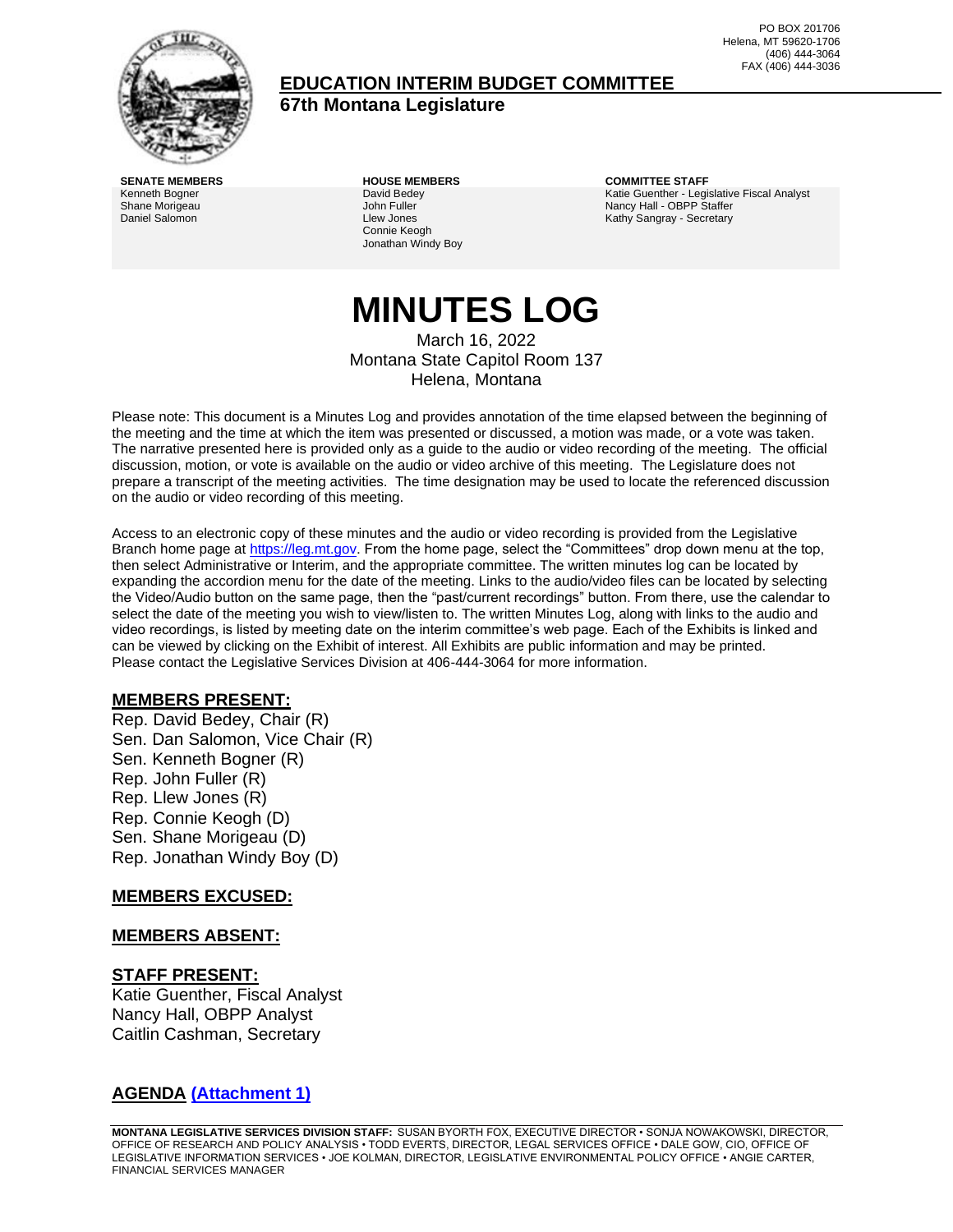### **VISITORS' LIST [\(Attachment 2\)](http://legmt.gov/)**

### **COMMITTEE ACTION**

### **CALL TO ORDER/RECONVENE**

08:29:43 Chair Bedey-R called the meeting to order at 8:29 AM. The minutes were approved unanimously.

**Next Steps** Katie Guenther, Legislative Fiscal Division (LFD)

### **Commissioner of Higher Education**

| 08:33:45 | Quarterly Financial Report - Katie Guenther, LFD<br><b>EXHIBIT1</b>                                                                                               |
|----------|-------------------------------------------------------------------------------------------------------------------------------------------------------------------|
| 08:43:59 | Chair Bedey asked if the committee had any questions. There were none.                                                                                            |
| 08:44:15 | Update on Shared Policy Goals by Brock Tessman, Office of the Commissioner<br>of Higher Education (OCHE), Deputy Commissioner.                                    |
| 08:59:18 | Chair Bedey asked if the committee had any questions.                                                                                                             |
| 08:59:32 | Rep. Llew Jones asked about the single interface for duel credits.                                                                                                |
| 09:00:24 | Brock Tessman responded.                                                                                                                                          |
| 09:01:00 | Rep. Jones asked a follow-up question and stated that the interface ought to be<br>accessible from a high school counselors office.                               |
| 09:02:16 | Brock Tessman responded.                                                                                                                                          |
| 09:02:35 | Chair Bedey had an observation and a question about micro-relationships and<br>asked how the university system serves places not served by community<br>colleges. |
| 09:03:48 | Brock Tessman responded.                                                                                                                                          |
| 09:05:32 | Chair Bedey asked if the committee had any additional questions. There were<br>none.                                                                              |
| 09:06:01 | Shauna Lyons, Office of the Commissioner of Higher Education Budget Analyst,<br>began the presentation on Montana University System programs.<br><b>EXHIBIT2</b>  |
| 09:08:18 | Chair Bedey asked if there are any questions on Proficiency-Based Education.<br>There were none.                                                                  |
| 09:08:52 | Shauna Lyons began the presentation on Workforce Recovery.                                                                                                        |
|          | <b>EXHIBIT3</b>                                                                                                                                                   |
| 09:10:18 | Rep. Windy Boy asked where the MT Tech is located. Ms. Lyons responded that<br>it is in Butte.                                                                    |
| 09:10:47 | Chair Bedey asked if there was anything unique about the Montana<br>Technological University program in Butte and Shauna Lyons responded.                         |
| 09:11:43 | Chair Bedey asked a follow-up question. Ms. Lyons responded.                                                                                                      |
| 09:12:24 | Chair Bedey asked an additional follow-up question and asked Ms. Lyons to<br>contemplate additional funding models.                                               |
| 09:12:50 | Shauna Lyons introduced CyberHub.<br><b>EXHIBIT4</b>                                                                                                              |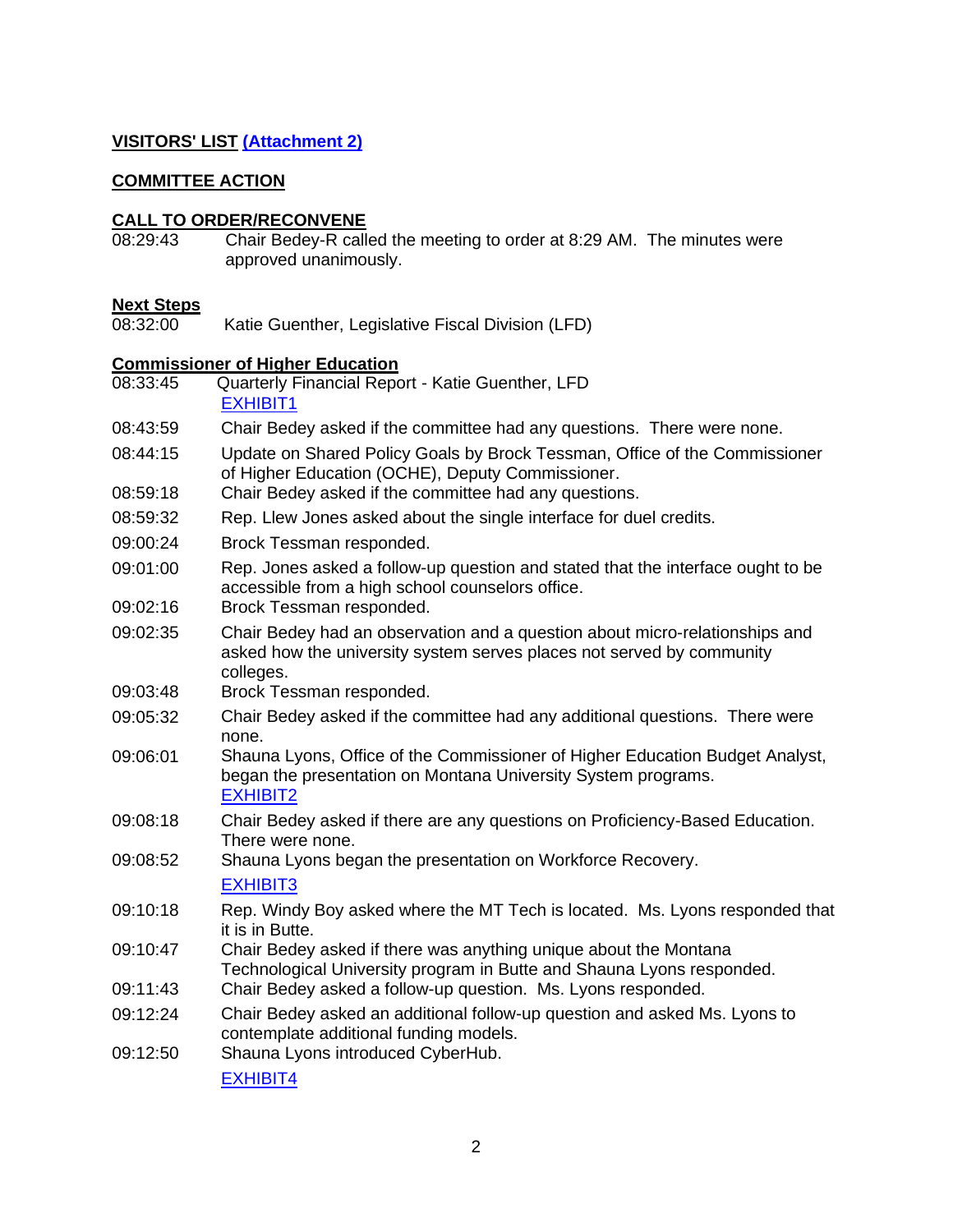| 09:15:11 | Vice Chair Salomon asked if there are any difference between classes and<br>workshops. Shauna Lyons responded.                                                                                                                                                                         |
|----------|----------------------------------------------------------------------------------------------------------------------------------------------------------------------------------------------------------------------------------------------------------------------------------------|
| 09:15:50 | Vice Chair Salomon asked a follow up question regarding the camps and Ms.<br>Lyons responded.                                                                                                                                                                                          |
| 09:16:26 | Chair Bedey asked the committee if there were any additional questions. There<br>were none. Chair Bedey then asked to what extent can the programs be self-<br>sustaining, and if the deliveries to K - 12 are being delivered through the Digital<br>Academy. Shauna Lyons responded. |
| 09:17:29 | Shauna Lyons invited Jenny Harms with Missoula College to the podium. Ms.<br>Harms gave a presentation on AccelerateMT.<br><b>EXHIBIT5</b>                                                                                                                                             |
| 09:23:29 | Chair Bedey asked if there were any questions or comments. Chair Bedey<br>commended Ms. Harms on outreach to Tribal colleges.                                                                                                                                                          |
| 09:24:10 | Shauna Lyons resumed her presentation and told the committee that some data<br>will have to wait until the June meeting (or later) until cohort data can be<br>collected and analyzed.                                                                                                 |
| 09:24:41 | Chair Bedey asked if the expectation was to have the aforementioned data by<br>the IBC-E June 2022 meeting.                                                                                                                                                                            |
| 09:24:43 | Shauna Lyons responded.                                                                                                                                                                                                                                                                |
| 09:24:53 | Chair Bedey would like to see the assessment of the data as well as the data<br>itself.                                                                                                                                                                                                |
| 09:25:46 | Rep. Windy Boy shared a personal antidote and vouched for these programs.<br>There were no additional questions from the committee.                                                                                                                                                    |
| 09:27:30 | Katie Guenther, LFD began the presentation on the Community College Funding<br>Formula.<br><b>EXHIBIT6</b>                                                                                                                                                                             |
| 09:37:28 | Chair Bedey asked the committee if there are any questions. There were none.                                                                                                                                                                                                           |
| 09:37:48 | Tyler Trevor, Office of the Commissioner of Higher Education (OCHE), Deputy<br>Commissioner addressed the committee and shared recommendations.                                                                                                                                        |
| 09:42:48 | Chair Bedey clarified that there are no decisions to be made today, but this was<br>in preparation for June 2022 before which a collaborative meeting will take place.                                                                                                                 |
| 09:43:43 | Rep. Jones asked if OCHE did the comparison on "total support" which included<br>all taxpayer support.                                                                                                                                                                                 |
| 09:44:27 | Tyler Trevor responded.                                                                                                                                                                                                                                                                |
| 09:44:59 | Rep. Jones would like to see the comparison between taxpayer funded verses<br>student funded, not just state funded.                                                                                                                                                                   |
| 09:45:30 | Chair Bedey asked if the committee had any additional committee questions.<br>There were none                                                                                                                                                                                          |

# **Public Comment**<br>09:45:57 Jan

- Jane Karas, President of Flathead Valley Community College thanks Ms. Guenther and Director Lyons for the work done on the Community College Funding Formula.
- 09:46:46 Kathleen O'Leary, Interim President of Dawson Community College thanked the members of the committee, the Legislative Fiscal Division for the work done on the Community College Funding Formula, and the OCHE office specifically.
- 09:48:44 Chair Bedey asked if there were any additional questions or public comments.
- 09:48:51 Ron Slinger, President of Miles Community College provided testimony to the committee.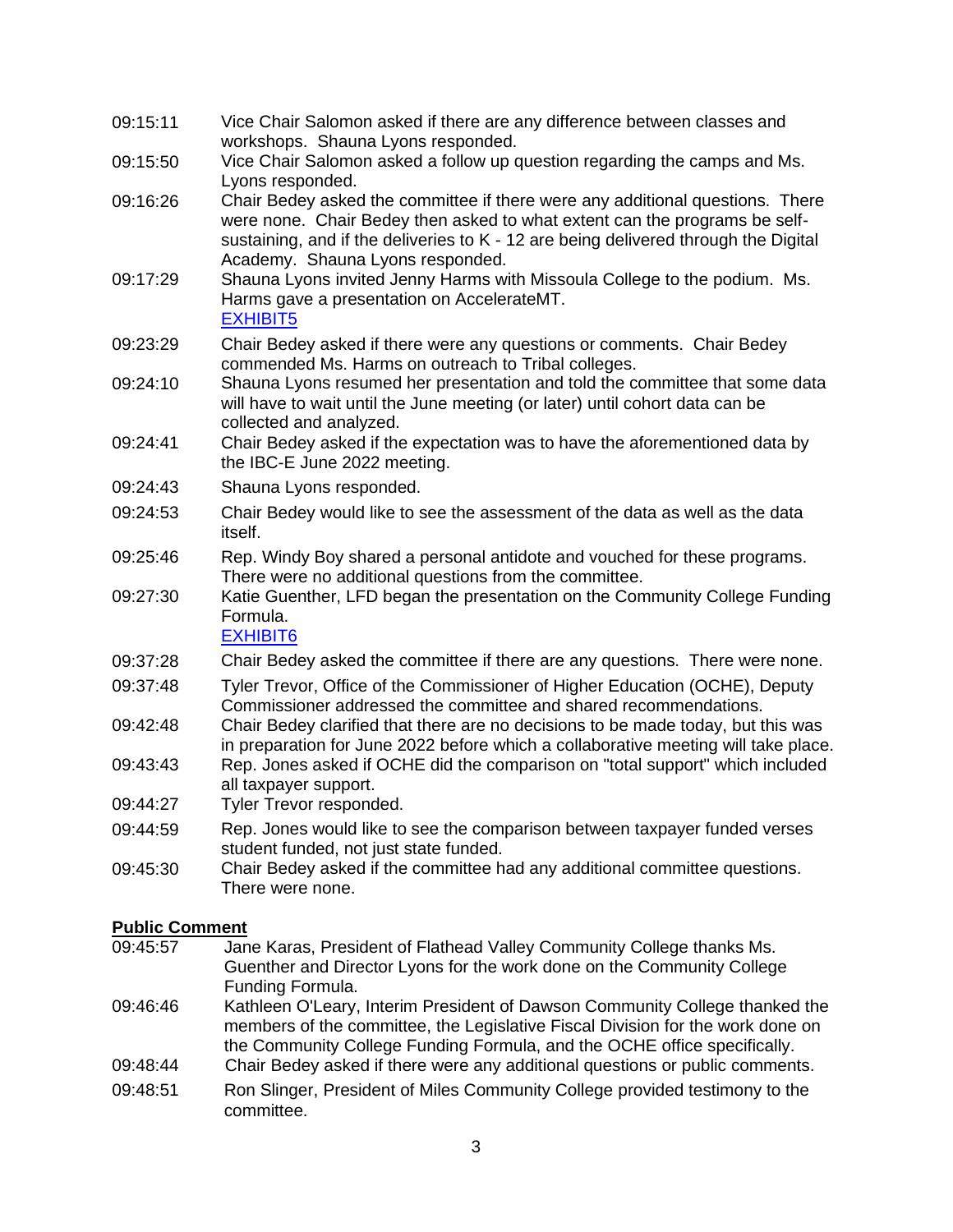09:51:33 Jane Hamman, Member of the Board of Public Education shared positive feedback with the committee.

# **Montana State Library**<br>09:53:13 **Quarterly**

- Quarterly Budget Report given by Katy Callon, Legislative Fiscal Division (LFD). [EXHIBIT7](https://leg.mt.gov/content/publications/fiscal/2023-Interim/FY22-March/MSL.pdf) 10:01:41 Chair Bedey directed a question to Nancy Hall of the Office of Budget & Program Planning (OBPP). Ms. Hall responded. 10:03:36 Chair Bedey asked the committee if there were any additional questions. There were none. 10:03:59 Jennie Stapp, Montana State Librarian gave an update on Real Time Network. [EXHIBIT8](https://storymaps.arcgis.com/stories/8c308ca213454a9f88266f809aaa8d49) 10:07:05 Chair Bedey asked if the committee had any question. There were none. 10:07:50 Ms. Stapp went on to provide additional reports. [EXHIBIT9](https://storymaps.arcgis.com/stories/50b6a3d53ded4db495d9af84d2b6c1a8) 10:13:38 Chair Bedey asked if there were any additional questions. 10:13:48 Vice Chair Salomon asked if the hot-spots will continue to be utilized. Jennie Stapp responded. 10:15:01 Rep. Keogh asked what was going to happen to Newsline. Ms. Stapp responded. 10:16:49 Rep. Windy Boy asked what kind of relationship the Montana State Library has with the Montana Historical Society. 10:17:35 Ms. Stapp responded to Rep. Windy Boy. 10:19:29 Rep. Windy Boy thanked Ms. Stapp for the information and shared some additional comments. 10:21:10 Ms. Stapp thanked Rep. Windy Boy for the suggestion and provided additional comments as a response. 10:21:40 Chair Bedey asked if there were any additional questions. There were none. 10:22:56 Montana State Library (MSL) Program Discussion lead by Katy Callon, LFD. [EXHIBIT10](https://leg.mt.gov/content/publications/fiscal/2023-Interim/IBC-E/LFD-Memo-MSL-Program-03-16-22-Final.pdf) 10:30:41 Chair Bedey asked Nancy Hall to provide her perspective on program options, elaborating on concerns regarding program options and the challenges regarding reporting option. 10:31:30 Nancy Hall responded. 10:35:19 Chair Bedey asked if the committee had any questions. There were none. Chair Bedey provided a recap of what had been covered in the committee meeting. 10:37:22 Chair Bedey suggested that the committee move forward with the reporting option and it was met with no objections. 10:38:17 Recess
- 11:00:39 Reconvene

### **Montana Historical Society**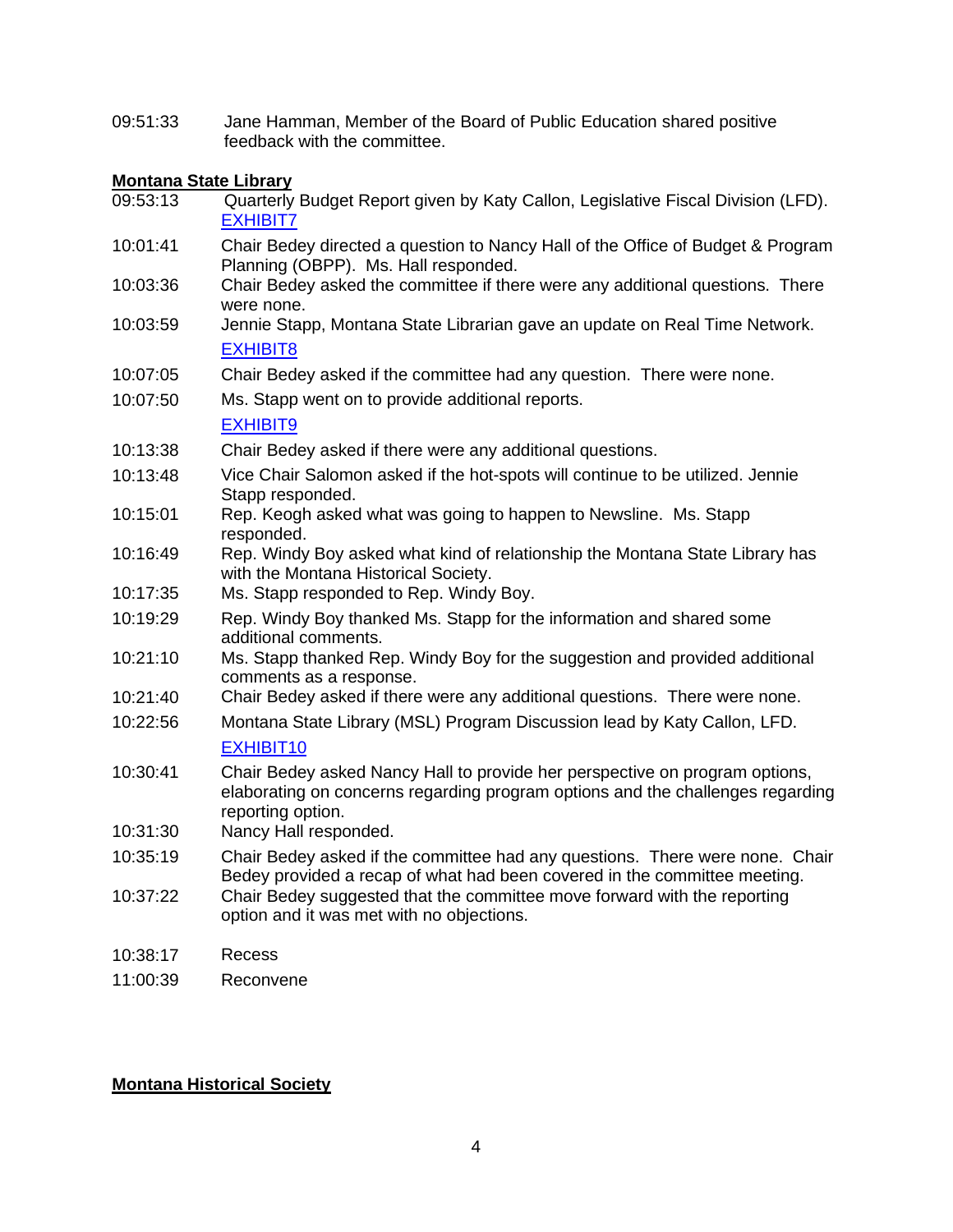11:01:05 Quarterly Financial Report given by Alice Hecht, Legislative Fiscal Division (LFD).

[EXHIBIT11](https://leg.mt.gov/content/publications/fiscal/2023-Interim/FY22-March/MHS.pdf)

- 11:05:35 Chair Bedey asked if there were any committee questions. There were none.
- 11:05:56 Molly Kruckenberg, Director of the Montana Historical Society thanked Ms. Hecht for the report and invited the committee to take a tour of the Montana Heritage Center job site.
- 11:06:32 Rep. Keogh asked if the committee could take a field trip in June 2022.
- 11:06:44 Chair Bedey is in favor of visiting depending on what the agenda looks like for the June 2022 meeting.
- 11:06:59 Rep. Windy Boy asked a question.
- 11:09:57 Molly Kruckenberg responded.
- 11:10:32 Chair Bedey commented on the difference between libraries and archives and asked to be provided with a mechanism that would allow easy access to these materials.

### **Montana Arts Council**

- 11:12:20 Quarterly Financial Report given by Alice Hecht, LFD. [EXHIBIT12](https://leg.mt.gov/content/publications/fiscal/2023-Interim/FY22-March/MAC.pdf)
- 11:16:52 Chair Bedey asked the committee if there were any questions. There were none.
- 11:17:07 Kristen Burgoyne, Deputy Director of the Montana Arts Council came forward to answer any committee questions.
- 11:17:24 Chair Bedey asked if there were any committee questions. There were none.

### **Montana School for the Deaf and Blind**

- 11:17:45 Quarterly Financial Report given by Alice Hecht, LFD. [EXHIBIT13](https://leg.mt.gov/content/publications/fiscal/2023-Interim/FY22-March/MSDB.pdf)
- 11:23:24 Chair Bedey asked if there were committee questions. There were none.
- 11:23:43 Paul Ferthmyre, Montana School for the Deaf and Blind Superintendent gave an update on the phone system.
- 11:28:18 Chair Bedey asked the committee if there were any questions. There were none.

### **Public Comment**

- 11:28:36 Chair Bedey asked if there was any public comment. There was none.
- 11:29:04 Recess
- 13:00:34 Reconvene

# **Board of Public Education**<br>13:00:56 **Quarterly Fina**

Quarterly Financial Report given by Alice Hecht, LFD.

### [EXHIBIT14](https://leg.mt.gov/content/publications/fiscal/2023-Interim/FY22-March/BPE.pdf)

- 13:06:11 Chair Bedey asked if there were any committee questions.
- 13:06:35 Rep. Windy Boy asked if there is a mechanism in place or if there are penalties in regard to lapsed licenses.
- 13:07:33 McCall Flynn, Executive Director of the Board of Public Education responded to Rep. Windy Boy.
- 13:07:57 Rep. Windy Boy asked a follow-up question. McCall Flynn responded.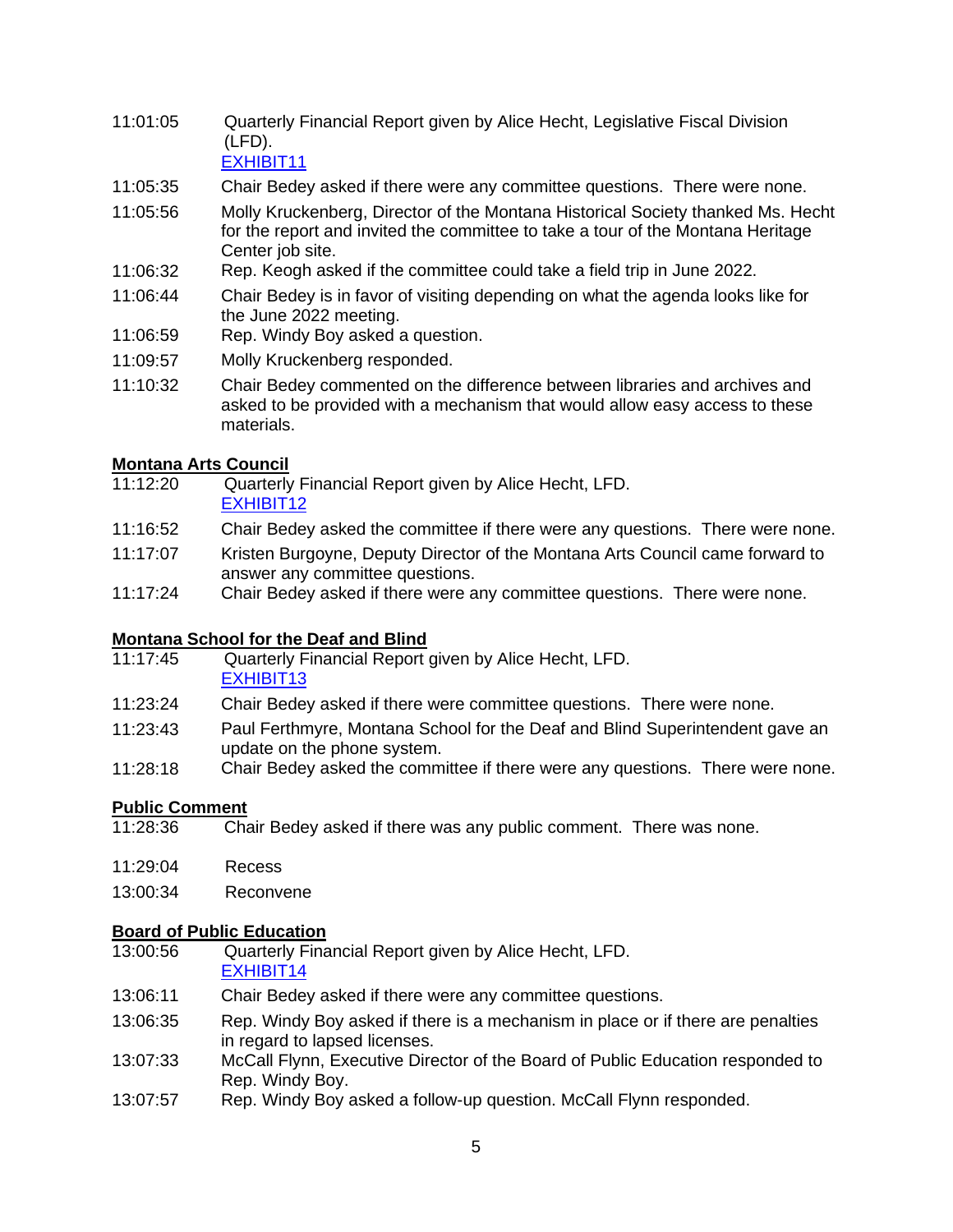| 13:08:36             | Rep. Windy Boy asked an additional question. Ms. Flynn responded.                                                                                                                                               |
|----------------------|-----------------------------------------------------------------------------------------------------------------------------------------------------------------------------------------------------------------|
| 13:09:26             | Rep. Windy Boy asked a hypothetical question regarding life-time licensure.                                                                                                                                     |
| 13:09:44             | McCall Flynn responded.                                                                                                                                                                                         |
| 13:09:59             | Rep. Windy Boy expressed an interest in knowing more about accountability.                                                                                                                                      |
| 13:11:06             | McCall Flynn responded.                                                                                                                                                                                         |
| 13:11:46             | Chair Bedey requested that Ms. Flynn stay to participate in the OPI portion of the<br>meeting.                                                                                                                  |
| 13:12:12             | Rep. Fuller shared a comment with the committee.                                                                                                                                                                |
| 13:13:19             | McCall Flynn recommended that Rep. Fuller's question be answered by the<br>Superintendent of Public Instruction.                                                                                                |
| 13:13:44             | Chair Bedey made a distinction between levels of licensure for the benefit of the<br>committee.                                                                                                                 |
| 13:14:28             | Montana Teacher Licensing Cost Analysis given by Alice Hecht, LFD.<br>EXHIBIT <sub>15</sub>                                                                                                                     |
| 13:34:27             | Chair Bedey asked the committee for questions.                                                                                                                                                                  |
| 13:34:40<br>13:35:29 | Rep. Fuller asked if there is a formula for number of teachers in relationship to<br>cost to number of years, and if there is a way to quickly figure out licensure cost.<br>Alice Hecht responded.             |
| 13:35:54             | Rep. Fuller asked a follow-up question.                                                                                                                                                                         |
| 13:36:24             | Rep. Windy Boy asked what pot the \$30 fee goes into.                                                                                                                                                           |
| 13:36:48             | Alice Hecht responded.                                                                                                                                                                                          |
| 13:36:56             | Rep. Windy Boy asked if the revenue is dedicated to professional development.                                                                                                                                   |
| 13:37:16             | Alice Hecht responded.                                                                                                                                                                                          |
| 13:38:10             | Rep. Keogh shared a comment regarding licensure and asked if there are any                                                                                                                                      |
| 13:40:02             | additional requirements involved to get licensed in other states.<br>Alice Hecht responded.                                                                                                                     |
| 13:41:00             | Rep. Keogh shared a comment about cost.                                                                                                                                                                         |
| 13:41:47             | Vice Chair Salomon asked what it would take to not subsidize licensure, and how<br>much it would cost if it paid for itself.                                                                                    |
| 13:42:22             | Alice Hecht responded.                                                                                                                                                                                          |
| 13:42:50             | Vice Chair Salomon asked a follow-up question regarding an FTE                                                                                                                                                  |
| 13:43:19             | Alice Hecht responded.                                                                                                                                                                                          |
| 13:43:45             | Jay Phillips, Office of Public Instruction (OPI) Chief Financial Officer responded<br>to Vice Chair Salomon's question.                                                                                         |
| 13:44:41             | Vice Chair Salomon commented on licensure costs.                                                                                                                                                                |
| 13:45:08             | Rep. Fuller asked a rhetorical question regarding the cost of licensure<br>requirements.                                                                                                                        |
| 13:47:21             | Chair Bedey suggested that the committee come up with legislation to correct<br>artificial delineation of programs.                                                                                             |
| 13:51:49             | Rep. Keogh suggested the committee looks at the language that other states<br>have in statute.                                                                                                                  |
| 13:52:18             | Chair Bedey responded to Rep. Keogh's comment and asked if the Board of<br>Public Education would be willing to weigh in on the use of license fees. Chair<br>Bedey also asked a question about licensing fees. |
| 13:52:53             | Alice Hecht responded to Chair Bedey's question.                                                                                                                                                                |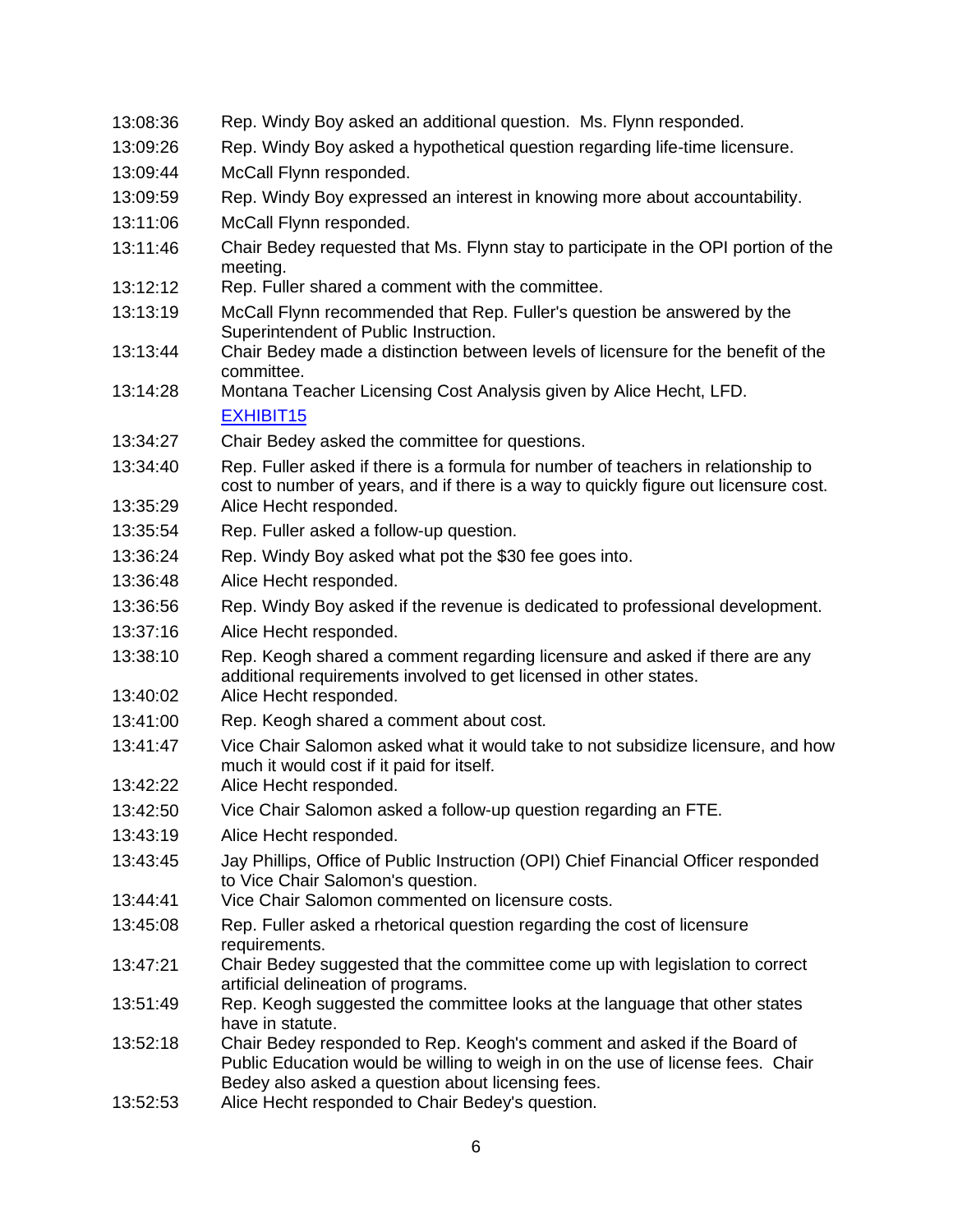- 13:53:21 Rep. Windy Boy commented that professional development may be included as an incentive.
- 13:54:38 McCall Flynn spoke to the committee about professional development, renewal units and how to receive renewal units.
- 13:55:25 Vice Chair Salomon shared some comments with the committee.
- 13:56:29 Chair Bedey asked the committee if there were any additional comments or questions.
- 13:56:35 Rep. Fuller wanted to go on record stating that he does not believe it is good policy for the Legislature to delegate its Constitutional authority to determine expenditures and disbursements and the general fund. The unintended consequences down the road might be very dangerous.
- 13:57:46 Chair Bedey agreed with Rep. Fuller.

### **Office of Public Instruction (OPI)**

- 13:58:39 Quarterly Financial Report given by Julia Pattin, LFD. [EXHIBIT16](https://leg.mt.gov/content/publications/fiscal/2023-Interim/FY22-March/OPI.pdf)
- 14:14:46 Chair Bedey asked the committee if there were any questions. There were none.
- 14:15:17 Vice Chair Salomon asked a question of Jay Phillips.
- 14:15:53 Jay Phillips deferred.
- 14:16:01 Paul Taylor of the Office of Public Instruction (OPI) responded to Vice Chair Salomon's question.
- 14:16:41 Vice Chair Salomon asked what the increase was going to be as we move into a new budget. Vice Chair Salomon then asked a question of Jay Phillips.
- 14:17:24 Jay Phillips responded.
- 14:17:39 Vice Chair Salomon asked if there will be money coming back and what is that process.
- 14:18:07 Jay Phillips responded.
- 14:18:56 Vice Chair Salomon asked an additional follow-up question.
- 14:19:26 Rep. Windy Boy asked about being on track with funding for computer coding.
- 14:20:04 Jay Phillips responded.
- 14:20:21 Chair Bedey asked if there were any additional questions from the committee. There were none. Chairman asked if there was still need of a supplemental being necessary.
- 14:20:59 Jay Phillips responded.
- 14:21:09 Chair Bedey addressed Paul Taylor who came to the podium. Mr. Taylor corrected his answer to Vice Chair Salomon's original question.
- 14:22:15 Chair Bedey shared some comments with the committee.
- 14:22:47 Jay Phillips, Office of Public Instruction (OPI) began a presentation on Elementary and Secondary School Emergency Relief Funds I. [EXHIBIT17](https://leg.mt.gov/content/publications/fiscal/2023-Interim/IBC-E/ESSER_IEC_3_1_22.pdf)
- 14:32:36 Rep. Windy Boy asked Jay Phillips about allocations for certain schools.
- 14:33:10 Chair Bedey asked if OPI is seeking another Project Manager. Wendi Fawns is continuing operations for this position and it is not vacant.
- 14:33:52 Jay Phillips introduced Wendi Fawns.
- 14:34:06 Wendi Fawns, Director of Elementary and Secondary School Emergency Relief (ESSER) and Emergency Assistance to Non-Public Schools (EANS) introduced herself to the committee.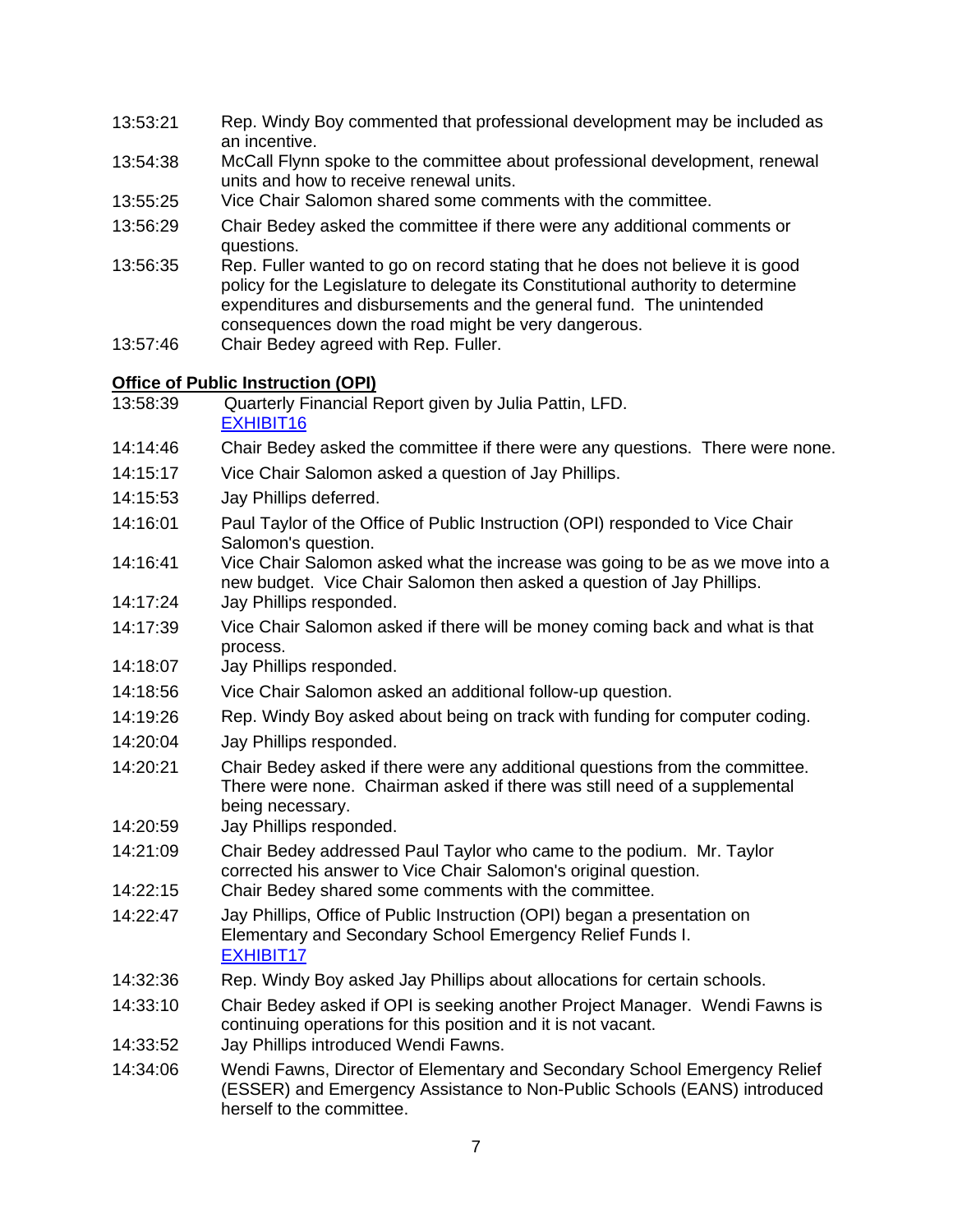| 14:35:31 | Chair Bedey thanked Ms. Fawns and asked what the appropriation authority was<br>for the homeless children and youth allocations.                                                               |
|----------|------------------------------------------------------------------------------------------------------------------------------------------------------------------------------------------------|
| 14:35:54 | Chair Bedey asked, more specifically, how these particular funds got<br>appropriated to the state.                                                                                             |
| 14:36:23 | Jay Phillips responded.                                                                                                                                                                        |
| 14:36:33 | Chair Bedey called on Rep. Keogh who asked about the monies being allocated.<br>Allocated versus expended. Asked if Jay Phillips could explain what happens if<br>the monies are not expended. |
| 14:37:23 | Jay Phillips responded.                                                                                                                                                                        |
| 14:38:40 | Rep. Keogh asked a follow-up question.                                                                                                                                                         |
| 14:39:05 | Jay Phillips responded to Rep. Keogh.                                                                                                                                                          |
| 14:39:35 | Rep. Windy Boy asked a question regarding the ARP Homeless I and ARP<br>Homeless II tables found in Exhibit 17 and asked what the definition is of<br>"homeless youth."                        |
| 14:40:19 | Jay Phillips responded.                                                                                                                                                                        |
| 14:40:48 | Rep. Windy Boy asked what the \$11,000 provides for the homeless youth.                                                                                                                        |
| 14:41:12 | Jay Phillips responded.                                                                                                                                                                        |
| 14:41:39 | Rep. Windy Boy asked what the reporting mechanism is for the Office of Public<br>Instruction.                                                                                                  |
| 14:42:03 | Jay Phillips responded.                                                                                                                                                                        |
| 14:42:38 | Chair Bedey asked if there were additional questions from the committee. There<br>were none.                                                                                                   |
| 14:43:06 | Barbara Quinn, School Finance Senior Manager, Office of Public Instruction<br>(OPI) addressed the committee with an update on HB 206 activity.<br>EXHIBIT18                                    |
| 14:47:10 | Chair Bedey asked if the committee had any questions. There were none.<br>Chairman asked about the difference between education costs and treatment<br>costs.                                  |
| 14:48:27 | Barbara Quinn responded to Chair Bedey and the committee.                                                                                                                                      |
| 14:48:45 | Chair Bedey shared general comments with the committee.                                                                                                                                        |
| 14:49:27 | Chair Bedey asked if there were additional questions. There were none.                                                                                                                         |
| 14:49:46 | Paul Taylor, OPI Budget Analyst presented a document to the committee.<br>EXHIBIT19                                                                                                            |
| 14:56:11 | Chair Bedey introduced a memo prepared by Pad McCracken, Legislative<br>Services Division Research Analyst.<br><b>EXHIBIT20</b>                                                                |
| 14:57:34 | Vice Chair Salomon asked a question regarding anticipated vs unanticipated<br>absorption.                                                                                                      |
| 14:57:59 | Paul Taylor responded.                                                                                                                                                                         |
| 14:59:23 | Chair Bedey addressed the committee, asked if there were any committee<br>questions or comments regarding topic at hand and seeing none, proceeded<br>along to the next agenda item.           |
| 15:01:07 | Rep. Windy Boy introduced the Montana Indian Language Preservation (MILP)<br>and Immersion Programs.                                                                                           |
| 15:02:54 | Katie Guenther tried to present a video on behalf of Jonathan Jay Eagleman.<br>There were technical difficulties.                                                                              |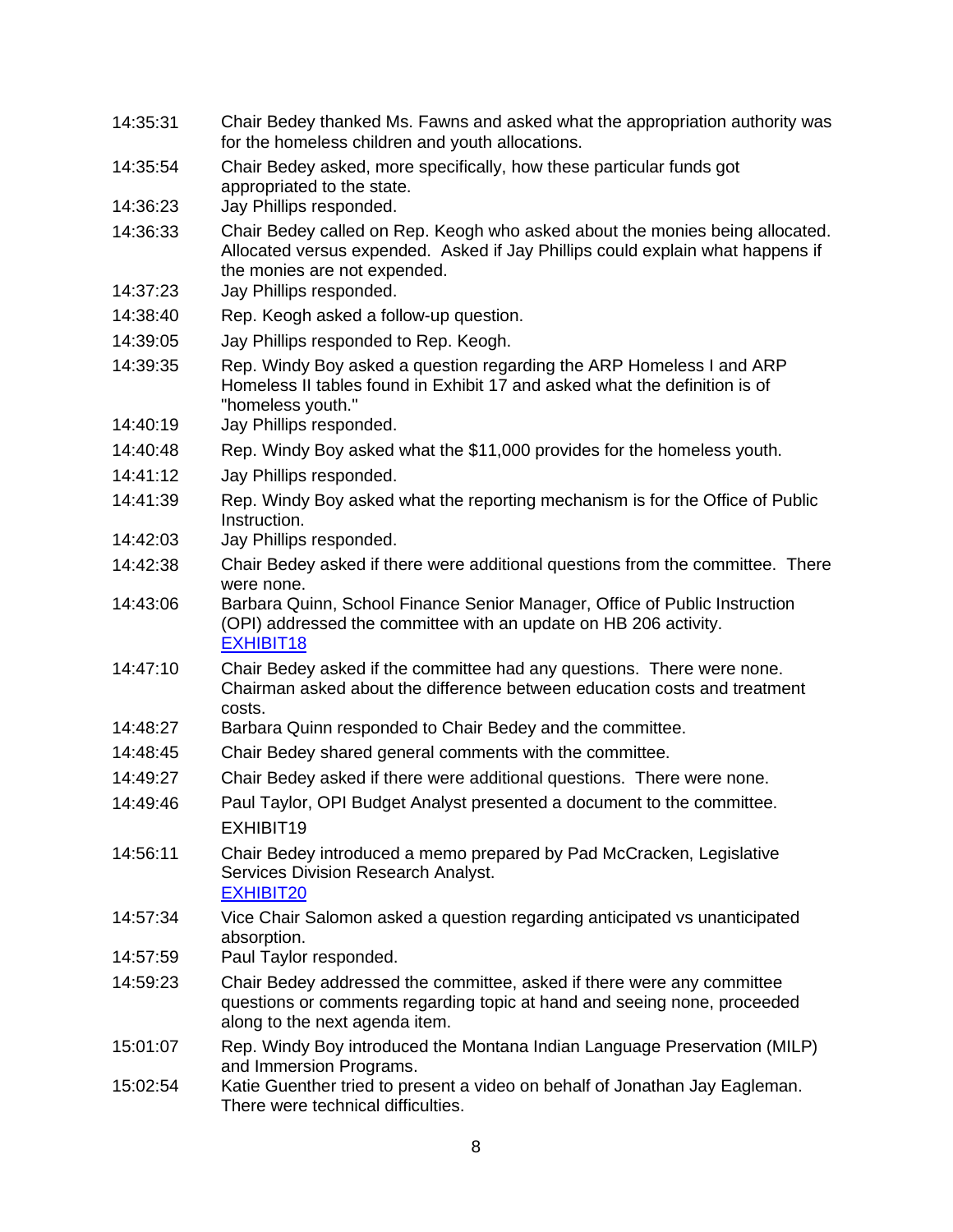| 15:06:54          | Jonathan Jay Eagleman addressed the committee and introduced Dr. Lanny<br>Real Bird.                                                                 |
|-------------------|------------------------------------------------------------------------------------------------------------------------------------------------------|
| 15:09:33          | Dr. Lanny Real Bird presented the Class 7 Alliance Survey PowerPoint.                                                                                |
|                   | EXHIBIT21                                                                                                                                            |
| 15:29:42          | Jonathan Jay Eagleman provided background information to the committee.                                                                              |
| 15:34:29          | The committee watched the Class 7 Language Testimony video presentation.                                                                             |
|                   | EXHIBIT22                                                                                                                                            |
| 15:43:12          | Rep. Windy Boy addressed Chair Bedey and the committee to request the<br>Capitol be an official venue for upcoming conference.                       |
| 15:50:03          | Chair Bedey referenced the agenda.                                                                                                                   |
| 15:50:13          | Dr. Larry Real Bird addressed the committee.                                                                                                         |
| 15:51:51          | Chair Bedey addressed the Office of Public Instruction.                                                                                              |
| 15:52:04          | Donnie Wetzel Jr., Director of the Tribal Relations and Resiliency Unit of the<br>Office of Public Instruction addressed the committee.<br>EXHIBIT23 |
| 15:56:46          | Rep. Windy Boy asked a question of Donnie Wetzel Jr. regarding the timetable of<br>when MILP will be implemented under OPI.                          |
| 15:57:31          | Donnie Wetzel Jr. responded to Rep. Windy Boy.                                                                                                       |
| 15:58:25          | Chair Bedey asked if the committee had any additional questions. There were<br>none.                                                                 |
| 15:58:35          | Matt Bell introduced himself to the committee. Mr. Bell is the American Indian<br>Youth Development Coordinator with OPI.                            |
| 15:59:12          | Donnie Wetzel Jr. addressed the committee regarding a website that is being<br>built and called attention to a colorful flier.<br>EXHIBIT24          |
| 15:59:28          | Chair Bedey addressed the committee with several points regarding the Montana<br>Indian Language Program (MILP).                                     |
| 16:12:31          | Rep. Windy Boy affirmed Chair Bedey's understanding of everything related to<br>MILP and Immersion Programs.                                         |
| 16:17:17          | Chair Bedey addressed the committee. No further comment on the MILP topic.                                                                           |
| <b>Next Steps</b> |                                                                                                                                                      |
| 16:17:38          | Chair Bedey addressed the committee in regard to next steps.                                                                                         |
| 16:21:15          | Katie Guenther had a request from the OCHE for more information regarding the<br>HiSET program.                                                      |
| 16:21:29          | Chair Bedey addressed the committee and staff regarding Community College<br>Funding Formula.                                                        |
| 16:22:03          | Rep. Windy Boy asked Chair Bedey if there is the possibility of a committee bill.<br>Chair Bedey answered in the affirmative.                        |
| 16:23:00          | Rep. Jonathan Windy Boy shared thoughts with the committee.                                                                                          |
| 16:23:23          | Chair Bedey thanked Rep. Windy Boy for the comments.                                                                                                 |
| 16:23:49          | Katie Guenther shared future dates for the next Education Interim Budget<br>Committee meetings.                                                      |

### **Public Comment**

16:24:35 Diane Fladmo, Public Policy Director Montana Federation of Public Employees (MFPE) addressed the committee.